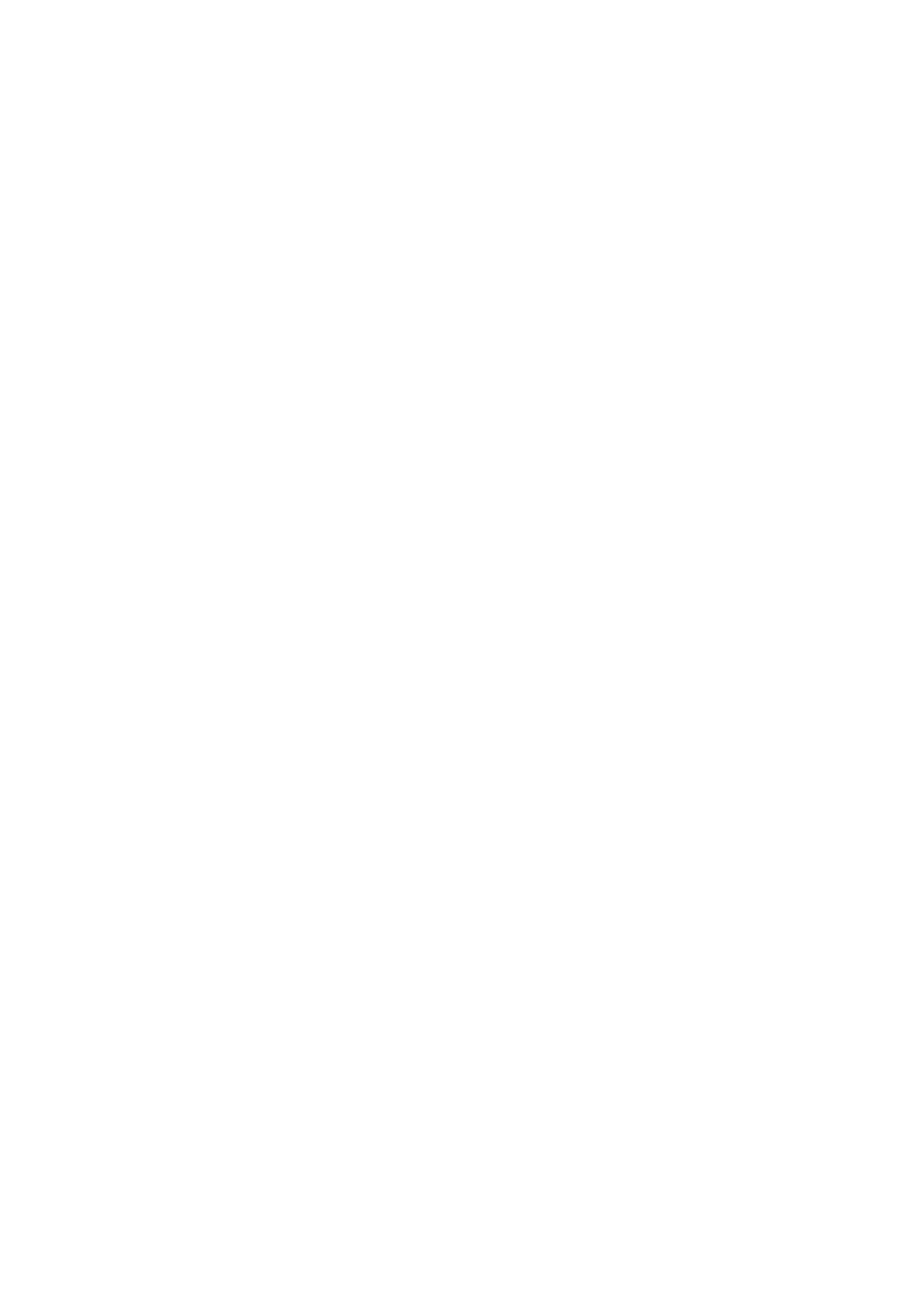**Product Guide**

**SPAJ 160 C 1MRS750420-MBG**

Issued: April 1999 Status: Updated Version: C/19.04.2006 Data subject to change without notice

| <b>Features</b>    | One-, two- and three-phase overload stage<br>with definite time characteristic<br>One-, two- and three-phase overload stage<br>$\bullet$                                                                                                                                                          | Numerical display of setting values, mea-<br>sured current values, memorized values,<br>etc.                                                                                                                                                                                                                            |  |
|--------------------|---------------------------------------------------------------------------------------------------------------------------------------------------------------------------------------------------------------------------------------------------------------------------------------------------|-------------------------------------------------------------------------------------------------------------------------------------------------------------------------------------------------------------------------------------------------------------------------------------------------------------------------|--|
|                    | with inverse (ANSI) time characteristic                                                                                                                                                                                                                                                           | Continuous self-supervision of hardware<br>٠                                                                                                                                                                                                                                                                            |  |
|                    | Phase unbalance protection stage with def-<br>inite time characteristic                                                                                                                                                                                                                           | and software<br>Serial interface for connecting the relay to                                                                                                                                                                                                                                                            |  |
|                    | Phase unbalance protection stage with<br>$\bullet$<br>inverse time characteristic                                                                                                                                                                                                                 | the fibre-optic SPA bus and further to<br>higher-level data acquisition, reporting<br>and/or control systems                                                                                                                                                                                                            |  |
|                    | Undercurrent protection for detection of<br>$\bullet$<br>capacitor disconnection. Reconnection<br>time with wide setting range                                                                                                                                                                    | Powerful software support for parameter-<br>$\bullet$<br>ization of the relay, for reading measured<br>and recorded values, events, etc., and for                                                                                                                                                                       |  |
|                    | Compensation for natural unbalance cur-<br>rent<br>Fully user-selectable output relay configu-<br>ration                                                                                                                                                                                          | storing readings                                                                                                                                                                                                                                                                                                        |  |
|                    |                                                                                                                                                                                                                                                                                                   | Member of the SPACOM product family<br>$\bullet$<br>and ABB's Distribution Automation system                                                                                                                                                                                                                            |  |
|                    |                                                                                                                                                                                                                                                                                                   | CE marking according to the EC directive                                                                                                                                                                                                                                                                                |  |
|                    | Easy selection of appropriate operational<br>scheme for various applications                                                                                                                                                                                                                      | for EMC                                                                                                                                                                                                                                                                                                                 |  |
| <b>Application</b> | The numerical capacitor relay SPAJ 160 C is<br>an integrated current measuring multi-func-<br>tion relay designed to be used for the protec-<br>tion of capacitor banks. Capacitor banks are<br>used in the power system for compensating<br>the reactive power and for filtering harmon-<br>ics. | reconnection of a charged capacitor to an<br>energized network is also to be included. All<br>these functions are incorporated in the capac-<br>itor protection relay.<br>A complete protection system for capacitor<br>banks should also include overcurrent, short<br>circuit and earth-fault protection. The capaci- |  |
|                    | The capacitor banks are usually protected                                                                                                                                                                                                                                                         | tor protection relay SPAJ 160 C is easily sup-                                                                                                                                                                                                                                                                          |  |

against overload caused by harmonic currents and overvoltage caused by internal faults in the bank. Protection against unintentional

plemented with adequate overcurrent and earth-fault relays from the SPACOM product range.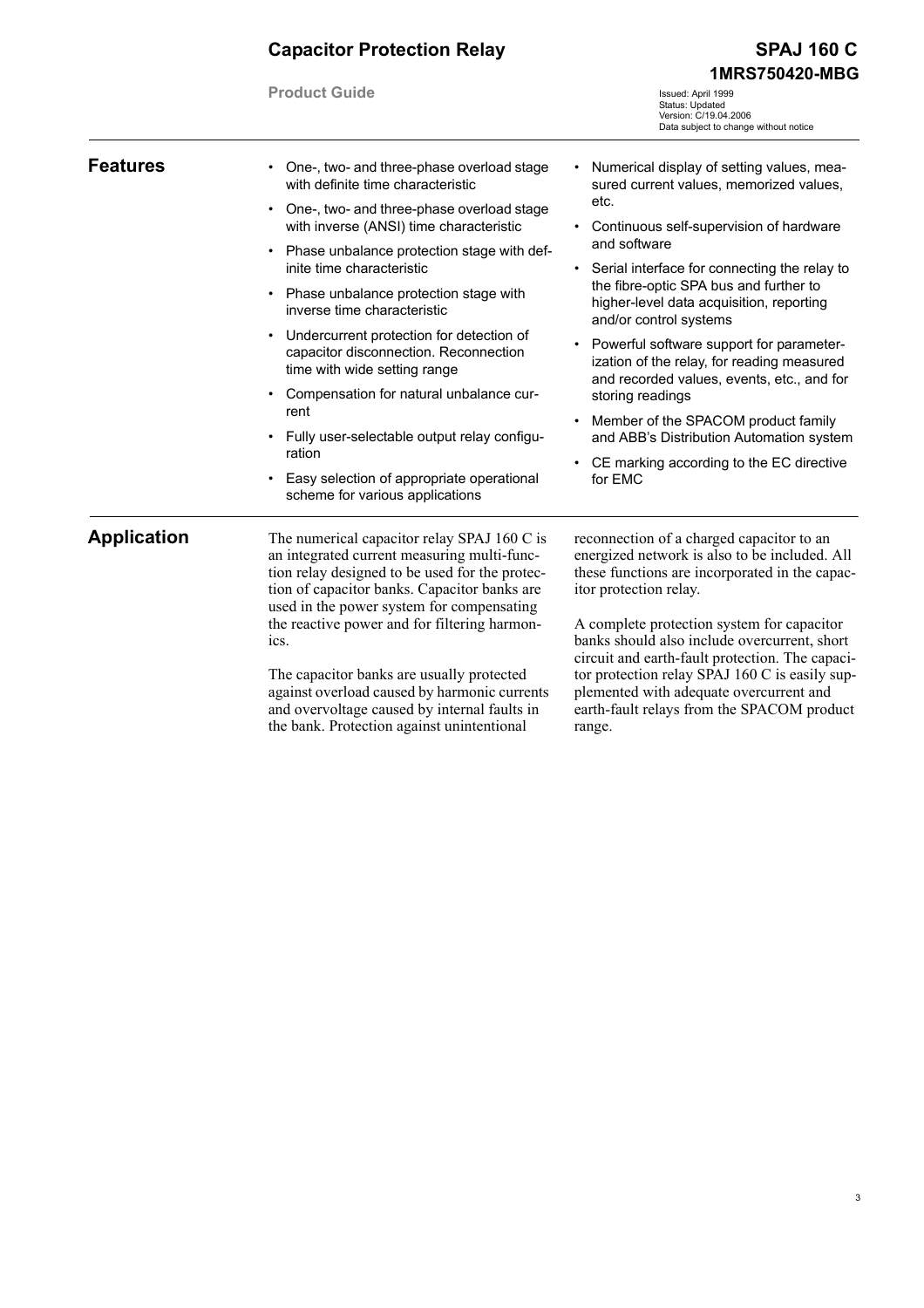**Product Guide**

4

**Design** The capacitor protection relay includes a three-phase, two-stage overload unit, a twostage unbalance unit, an undercurrent unit and a reconnection inhibit timer.

> The relay measures the phase currents of the capacitor bank. The relay also measures the unbalance current of a split capacitor bank. The current transformer output can be adapted to the rated current of the relay by means of a matching setting. Equally, the unbalance unit is provided with a compensation feature which allows the "natural" unbalance current of a capacitor bank to be eliminated from the calculations.

> The phase currents measured by the relay are transformed to voltage images describing the voltages of the capacitor bank. Because harmonic components cause overloading of capacitor banks the relay measures harmonic components up to and including the 13th harmonic. The overload unit protects the capacitors against overvoltage. The first stage of the overload unit operates with inverse time operation characteristic, whereas the second overload protection stage has a definite time characteristic. The inverse time curve is based on ANSI/IEEE C37.99 and IEC 871-1 recommendations for voltage withstand related to time for capacitor banks. The slope of the curve is adjustable.

> The unbalance unit is also provided with two operation stages. i.e. an inverse time stage according to BS 142 and a definite time stage. The former is normally used for tripping and the latter for signalling.

> The purpose of the undercurrent protection unit is to detect disconnection of the capacitor bank and to prevent a charged capacitor bank from being switched to the network. The start value, the operate time and the reconnection inhibit time are adjustable.

> The capacitor protection relay is provided with one external control input. The control input can be used for blocking one or more of the protection stages, for carrying out an external trip command, for inhibiting a recon

nection attempt and/or for resetting a latched output relay in the manual reset mode of operation.

#### **Data communication**

The feeder protection relay is provided with a serial interface on the rear panel. By means of a bus connection module type SPA-ZC 21 or SPA-ZC 17 the feeder protection relay can be connected to the fibre-optic SPA bus. The bus connection module SPA-ZC 21 is powered from the host relay, whereas the bus connection module type SPA-ZC 17 is provided with a built-in power unit, which can be fed from an external secured power source. The relay communicates with higher-level data acquisition and control systems over the SPA bus.

#### **Self-supervision**

The relay incorporates a sophisticated selfsupervision system with auto-diagnosis, which increases the availability of the relay and the reliability of the system. The selfsupervision system continuously monitors the hardware and the software of the relay. The system also supervises the operation of the auxiliary supply module and the voltages generated by the module.

When a permanent internal relay fault is detected, the IRF indicator on the relay front panel is lit. At the same time the output relay of the self-supervision system operates and a fault message is transmitted to the higherlevel system over the serial bus. Further, in most fault situations, a fault code is shown in the display of the protection relay module. The fault code indicates the type of the fault that has been detected.

#### **Auxiliary supply voltage**

The auxiliary supply of the relay is obtained from an internal plug-in type power supply module. Two auxiliary power module versions are available: type SPTU 240R2 for the supply voltage range 80…265 V ac/dc and type SPTU 48R2 for the supply voltage range 18…80 V dc. The power supply module forms the internal voltages required by the protection relay and the I/O module.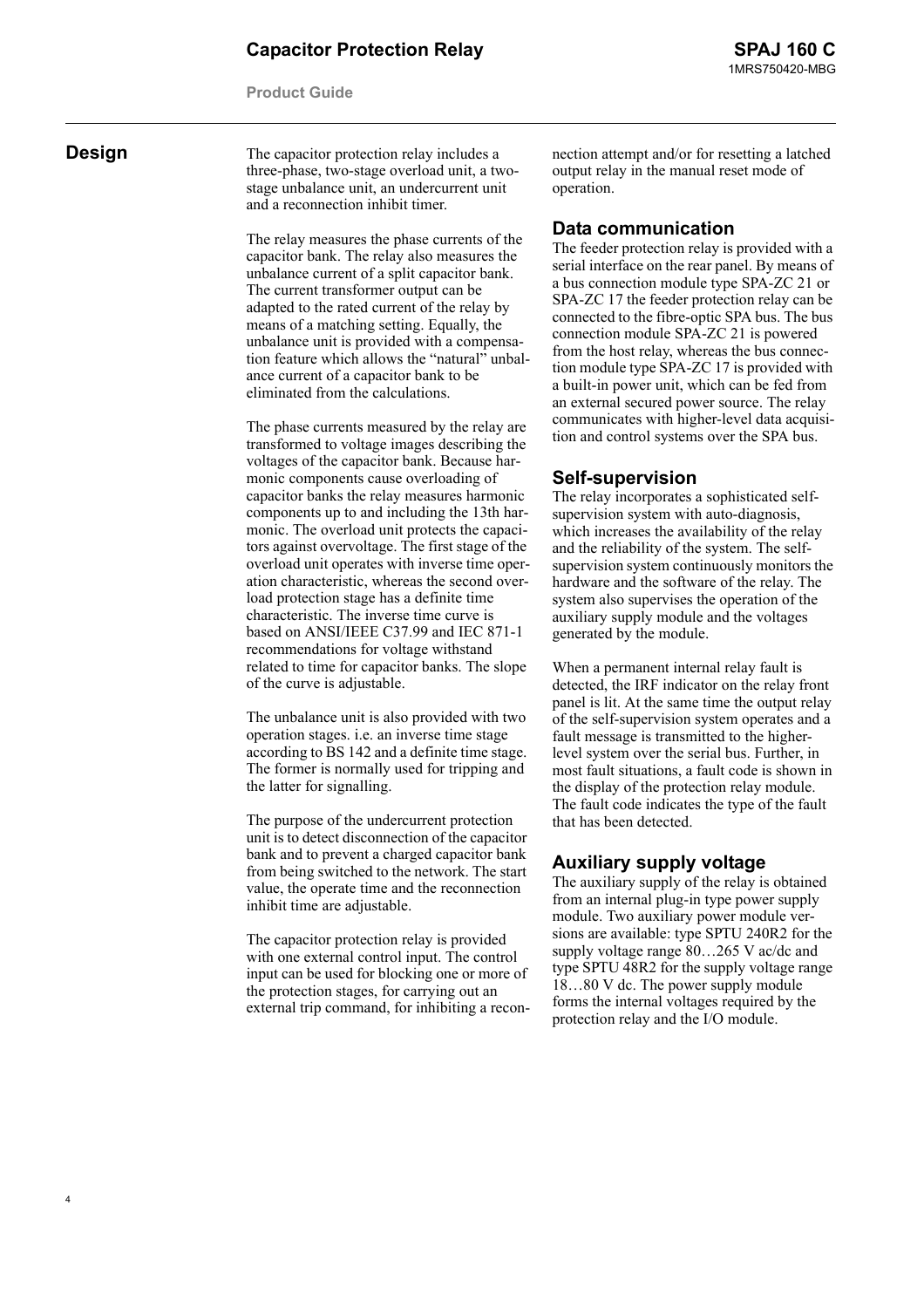**Product Guide**

### **Technical data Table 1: Energizing inputs**

| Phase current inputs                     |                 | $1-3, 4-6, 7-9$       | $1-2, 4-5, 7-8$   |  |
|------------------------------------------|-----------------|-----------------------|-------------------|--|
| Unbalance current inputs                 |                 | $25 - 27$             | $25 - 26$         |  |
| Rated current I <sub>n</sub>             |                 | 1 A                   | 5 A               |  |
| Thermal current                          | continuously    | 4 A                   | 20A               |  |
| withstand                                | for $1s$        | 100 A                 | 500 A             |  |
| Dynamic current<br>withstand             | Half-wave value | 250 A                 | 1250 A            |  |
| Input impedance                          |                 | $<$ 100 m $\Omega$    | $<$ 20 m $\Omega$ |  |
| Phase current monitoring range           |                 | $08.5 \times I_n$     |                   |  |
| Phase unbalance current monitoring range |                 | $0212\%$ $\Delta I_n$ |                   |  |
| Rated frequency f <sub>n</sub>           |                 | 50 Hz or 60 Hz        |                   |  |

#### **Table 2: Output contact ratings**

| Type of contact                                                                                 |                          | Tripping      | Signalling       |
|-------------------------------------------------------------------------------------------------|--------------------------|---------------|------------------|
| <b>Terminals</b>                                                                                |                          | 65-66, 74-75  | 70-71-72, 68-69, |
|                                                                                                 |                          |               | 77-78, 80-81     |
| Rated voltage                                                                                   |                          | $250$ V ac/dc |                  |
| Thermal withstand                                                                               | Carry continuously       | 5 A           | 5 A              |
| capability                                                                                      | Make and carry for 0.5 s | 30A           | 10A              |
|                                                                                                 | Make and carry for 3 s   | 15A           | 8 A              |
| Breaking capacity for dc,                                                                       | $220$ V dc               | 1 A           | 0.15A            |
| when the control circuit<br>time constant<br>$L/R \leq 40$ ms. at the<br>control voltage levels | 110 V dc                 | 3 A           | 0.25A            |
|                                                                                                 | 48 V dc                  | 5 A           | 1 A              |

#### **Table 3: External control input**

| <b>Blocking and control input</b>                  | $10 - 11$                |
|----------------------------------------------------|--------------------------|
| External control voltage level                     | 18265 V dc or 80265 V ac |
| Typical control current of activated input circuit | $220$ mA                 |

#### **Table 4: Data communication**

| Transmission mode                                                              |                         | Fibre-optic serial bus |
|--------------------------------------------------------------------------------|-------------------------|------------------------|
| Data code                                                                      |                         | <b>ASCII</b>           |
| Transfer rates, selectable                                                     |                         | 4800 or 9600 Bd        |
| Optional bus connection<br>module, powered from<br>an external power<br>source | for plastic core cables | SPA-ZC17BB             |
|                                                                                | for glass fibre cables  | SPA-ZC17MM             |
| Optional bus connection                                                        | for plastic core cables | SPA-ZC21BB             |
| module, powered from<br>the host relay                                         | for glass fibre cables  | SPA-ZC21MM             |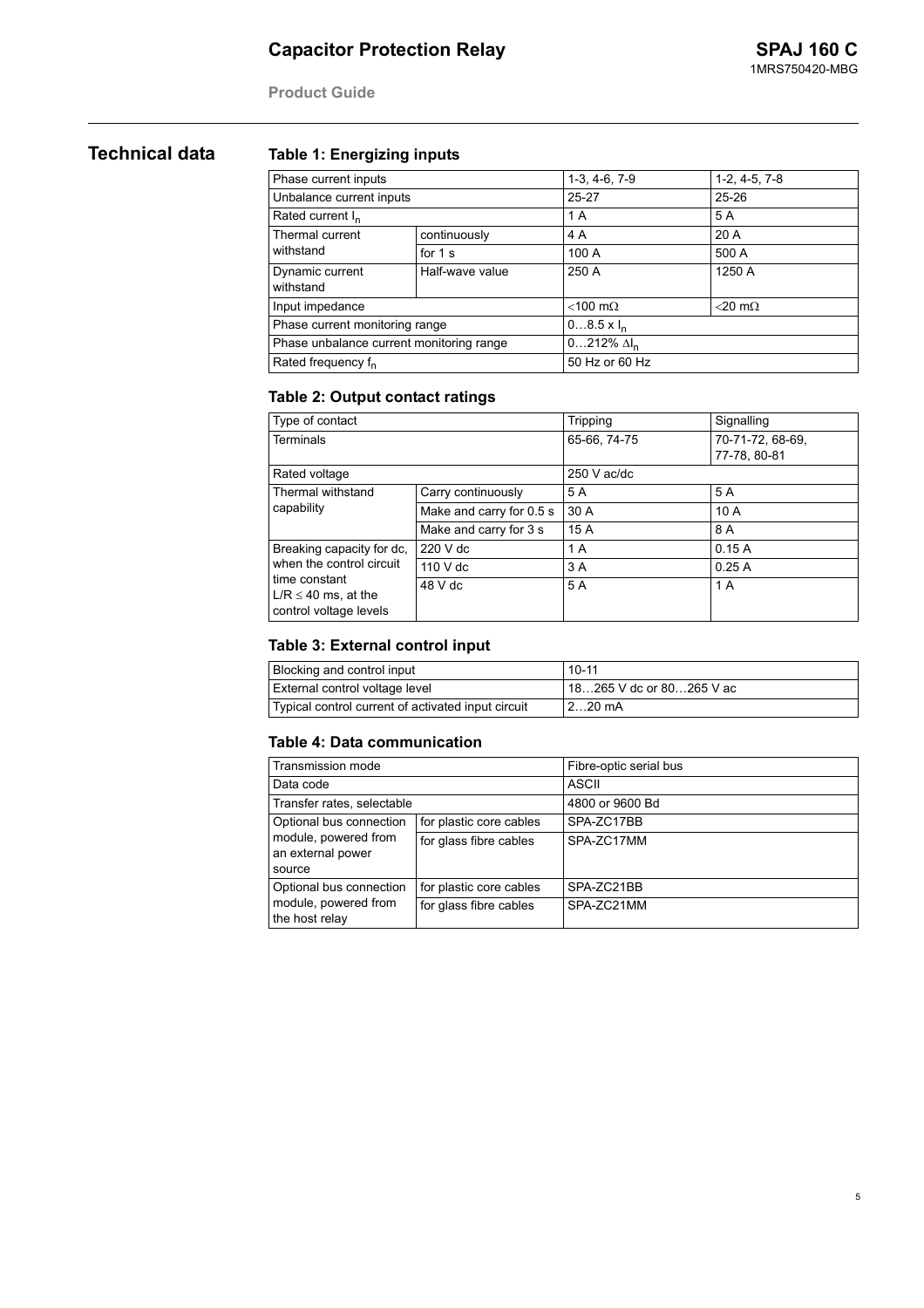**Product Guide**

| Technical data (cont'd) | Table 5: Capacitor protection relay module SPCJ 4D40 |                                                              |                                |  |
|-------------------------|------------------------------------------------------|--------------------------------------------------------------|--------------------------------|--|
|                         | Overload stage $I_h$ >                               | Start current $I_b$ >                                        | $0.301.50 \times I_n$          |  |
|                         |                                                      | Start time                                                   | < 80 s                         |  |
|                         |                                                      | Operation characteristic                                     | <b>ANSI inverse</b>            |  |
|                         |                                                      | Time multiplier k                                            | 0.22.0                         |  |
|                         |                                                      | Reset time                                                   | $<$ 100 $\,$ ms                |  |
|                         |                                                      | Drop-off/pick-up ratio, typically                            | 0.95                           |  |
|                         |                                                      | Operate time accuracy                                        | $\pm 3\%$ of set value         |  |
|                         |                                                      | Operation accuracy                                           | $\pm 3\%$ of set value         |  |
|                         | Overload stage I <sub>a</sub>                        | Start current $I_a$ >                                        | 80120% of $I_h$ >              |  |
|                         |                                                      | Operate time                                                 | 0.5100 s                       |  |
|                         |                                                      | Reset time                                                   | <250 ms                        |  |
|                         |                                                      | Drop-off/pick-up ratio, typically                            | 0.95                           |  |
|                         |                                                      | Operate time accuracy                                        | $\pm 2\%$ of set value         |  |
|                         |                                                      | Operation accuracy                                           | $\pm 3\%$ of set value         |  |
|                         | Undercurrent stage                                   | Start current I<                                             | $0.100.70 \times I_n$          |  |
|                         | $\mathsf{K}$                                         | Operate time                                                 | 1.0100 s                       |  |
|                         |                                                      | Reconnection inhibit time trec                               | $0.5100$ min                   |  |
|                         |                                                      | Reset time                                                   | <80 ms                         |  |
|                         |                                                      | Drop-off/pick-up ratio, typically                            | 1.1                            |  |
|                         |                                                      | Operate time accuracy                                        | $\pm 2\%$ of set value         |  |
|                         |                                                      |                                                              | or $\pm 75$ ms                 |  |
|                         |                                                      | Operation accuracy within the range of $0.250.70 \times I_n$ | $\pm 3\%$ of set value         |  |
|                         | Phase unbalance                                      | Start current $\Delta I_1$ >                                 | 1.0100% of $\Delta I_n$        |  |
|                         | $\Delta I_1$ >                                       | Operate time tA1                                             | 1.0300 s                       |  |
|                         |                                                      | Reset time                                                   | $<$ 100 $ms$                   |  |
|                         |                                                      | Drop-off/pick-up ratio, typically                            | 0.90                           |  |
|                         |                                                      | Operate time accuracy                                        | $\pm 2\%$ of set value         |  |
|                         |                                                      |                                                              | or $\pm 75$ ms                 |  |
|                         |                                                      | Operation accuracy within the range of 1.5100% In            | $\pm 3\%$ of set value         |  |
|                         | Phase unbalance                                      | Start current $\Delta l_2$ >                                 | 2.080.0% of $\Delta I_n$       |  |
|                         | $\Delta l_2$ >                                       | Start time                                                   | $< 70$ s                       |  |
|                         |                                                      | Operation characteristic                                     | Inverse time<br>characteristic |  |
|                         |                                                      | Time multiplier $k_{\Lambda2}$                               | 0.11.0                         |  |
|                         |                                                      | Reset time                                                   | $<$ 100 $ms$                   |  |
|                         |                                                      | Drop-off/pick-up ratio, typically                            | 0.90                           |  |
|                         |                                                      | Operate time accuracy of theoretical characteristic          | 7.5% or $\pm 35$ ms            |  |
|                         |                                                      | Operation accuracy                                           | $\pm 3\%$ of set value         |  |
|                         |                                                      | Shortest possible operate time                               | $~100 \text{ ms}$              |  |
|                         | Unbalance                                            | Compensation current $\Delta I_{CS}$                         | $0.020.0\%$ of $I_n$           |  |
|                         | compensation                                         | Operation accuracy                                           | $<$ 3% of $I_n$                |  |

### **Table 6: Auxiliary supply modules**

| Supply and output relay<br>module SPTU 240R2      | operative voltage range | 80265 V ac/dc  |
|---------------------------------------------------|-------------------------|----------------|
| Supply and output relay<br>module SPTU 48R2       | operative voltage range | 1880 V dc      |
| Power consumption, quiescent/operation conditions |                         | $~1$ M/ $~6$ W |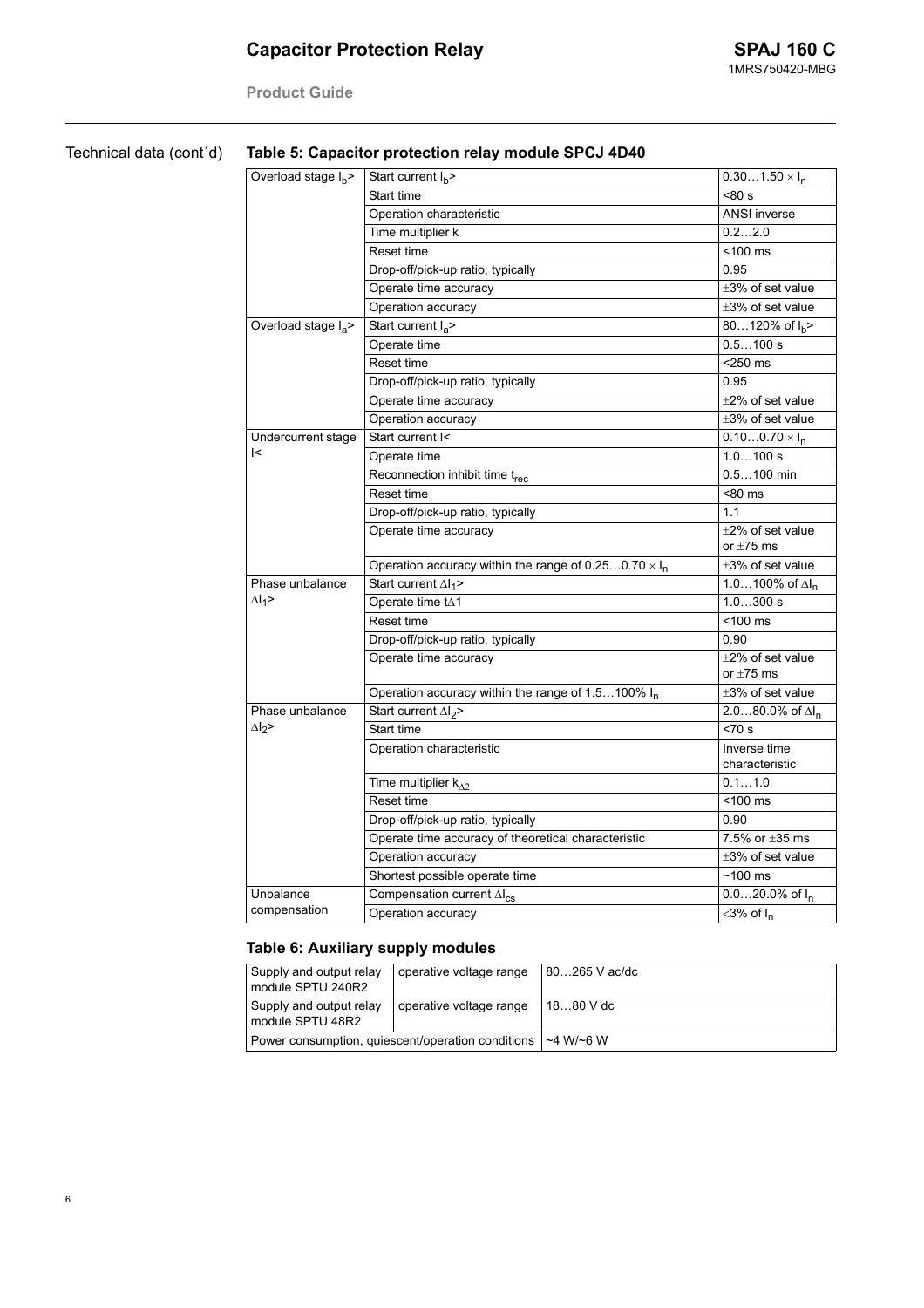**Product Guide**

### Technical data (cont´d)

#### **Table 7: Tests and standards**

| Test voltages            | Dielectric test voltage (IEC 60255-5)                                                    | 2.0 kV, 50 Hz, 1 min          |
|--------------------------|------------------------------------------------------------------------------------------|-------------------------------|
|                          | Impulse test voltage (IEC 60255-5)                                                       | 5 kV, 1.2/50 μs, 0.5 J        |
|                          | Insulation resistance (IEC 60255-5)                                                      | $>$ 100 M $\Omega$ . 500 V dc |
| Interference tests       | High-frequency (1 MHz) disturbance<br>test (IEC 60255-22-1), common mode                 | $2.5$ kV                      |
|                          | High-frequency (1 MHz) disturbance<br>test (IEC 60255-22-1), differential mode           | $1.0$ kV                      |
|                          | Fast transients (IEC 60255-22-4, class<br>III and IEC 61000-4-4), power supply<br>inputs | 4 kV, 5/50 ns                 |
|                          | Fast transients (IEC 60255-22-4, class<br>III and IEC61000-4-4), other inputs            | 2 kV, 5/50 ns                 |
|                          | Electrostatic discharge<br>(IEC 60255-22-2 and IEC 61000-4-2),<br>air discharge          | 8 kV                          |
|                          | Electrostatic discharge<br>(IEC 60255-22-2 and IEC 61000-4-2),<br>contact discharge      | 6 kV                          |
| Environmental conditions | Service temperature range                                                                | $-10+55$ °C                   |
|                          | Transport and storage temperature<br>range (IEC 60068-2-8)                               | $-40+70$ °C                   |
|                          | Damp heat test (IEC 60068-2-3)                                                           | <95%. +40°C. 56 d/a           |
|                          | Degree of protection by enclosure<br>when panel mounted                                  | IP 54                         |
|                          | Weight                                                                                   | $-3.5$ kg                     |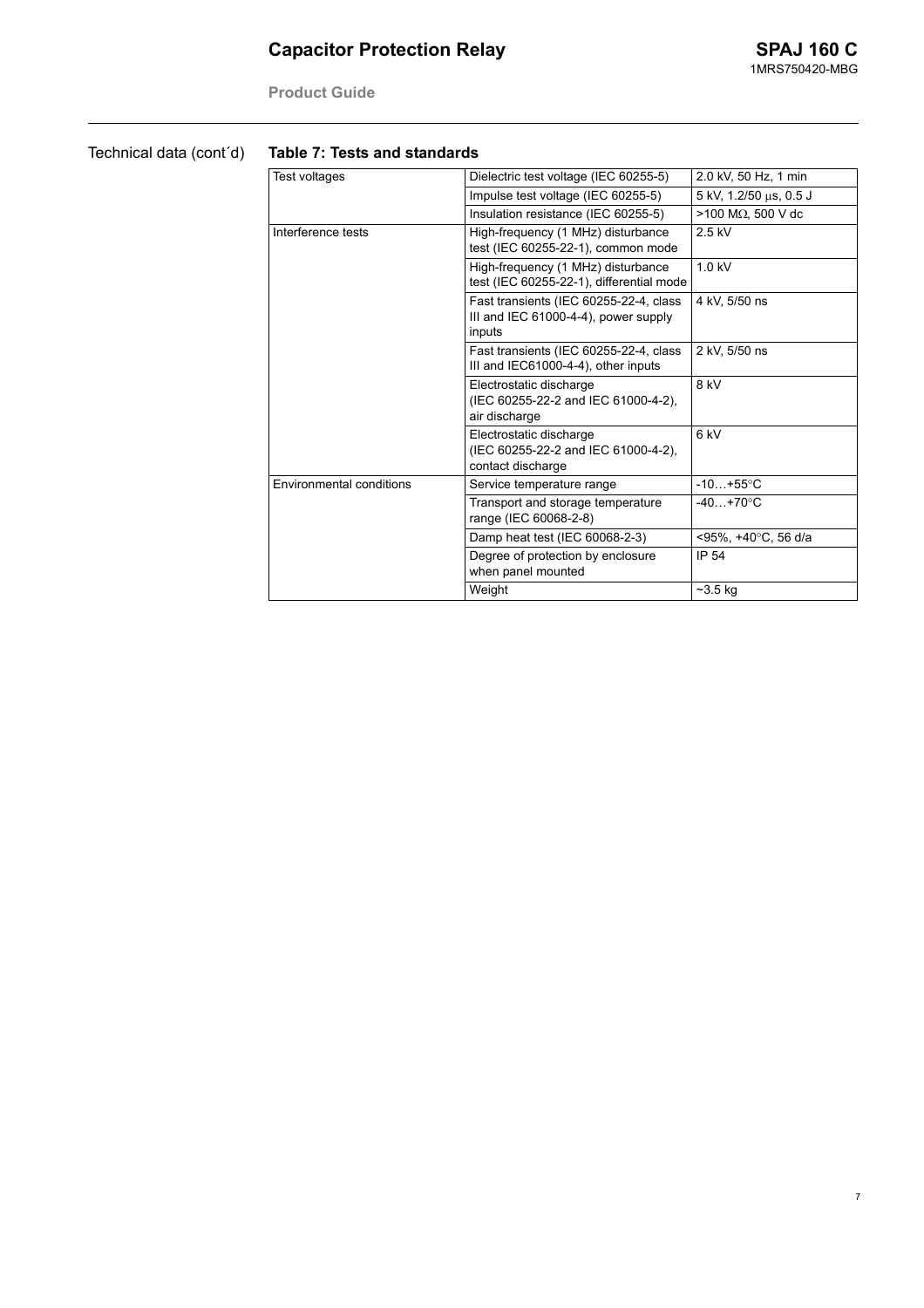**Product Guide** 

# **Block diagram**



Block diagram and sample connection diagram Fig. 1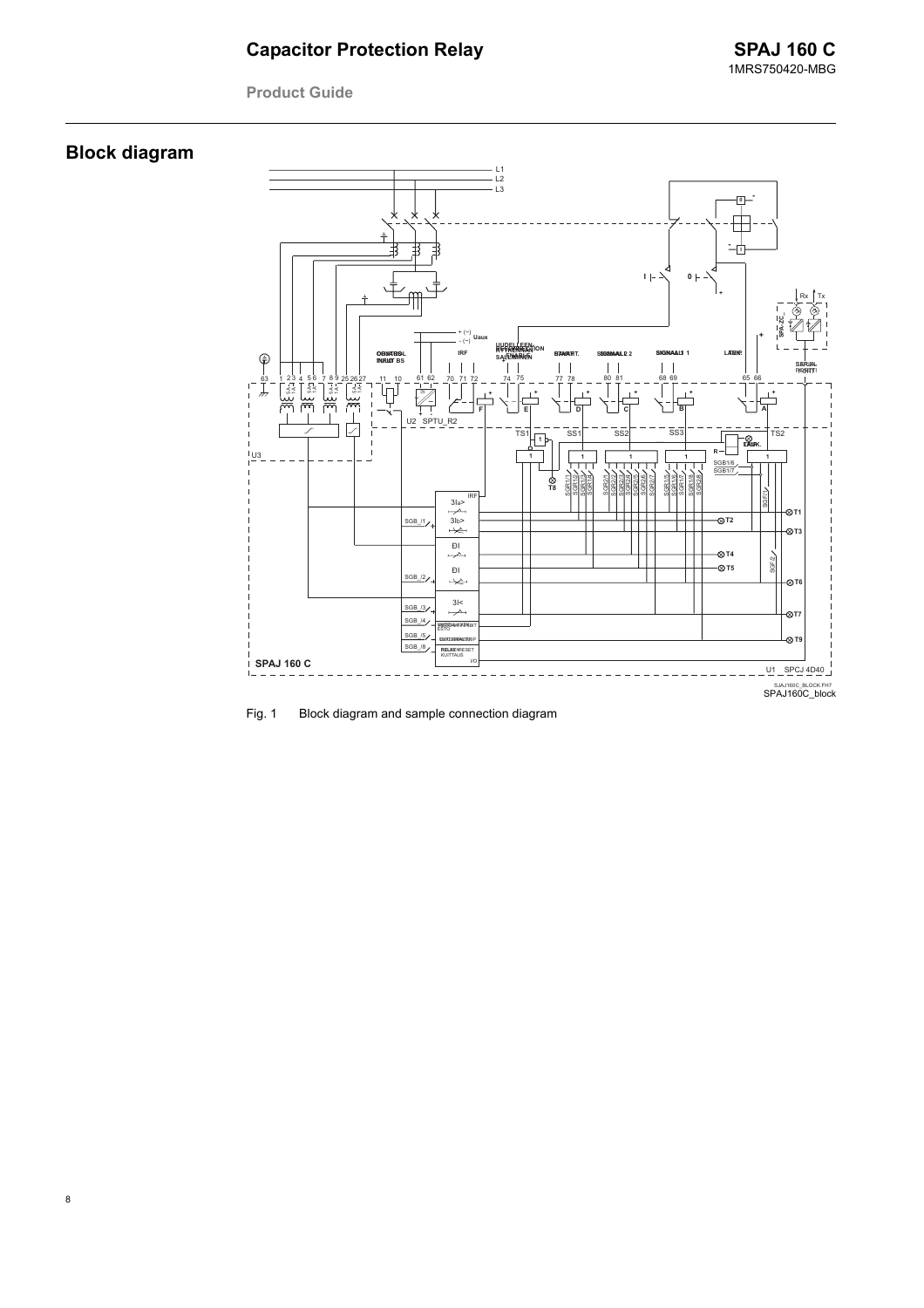**Product Guide**

#### **Mounting and dimensions**





Fig. 2 Flush-mounting relay case (dimensions in mm)

#### **Semi-flush mounting**



| Raising frame     | a   | h   |
|-------------------|-----|-----|
| <b>SPA-ZX 111</b> | 176 | 74  |
| <b>SPA-ZX 112</b> | 136 | 114 |
| <b>SPA-ZX 113</b> | 96  | 154 |

SFM100 1

Fig. 3 Semi-flush mounting relay case (dimensions in mm)

#### **Mounting in 19 inch cabinets and frames**

An ancillary mounting plate, height 4U  $(-177 \text{ mm})$ , is recommended to be used when the protection relays are to be mounted in 19 inch frames or cabinets. The ancillary mounting plate type SPA-ZX 104 accommodates three relays, type SPA-ZX 105 two relays and type SPA-ZX 106 one relay.

#### **Projecting mounting**

When projecting mounting is preferred, a relay case type SPA-ZX 110 is used. The relay case for projecting mounting is provided with front connectors.



Fig. 4 Mounting cabinets and frames as well as projecting mounting (dimensions in mm)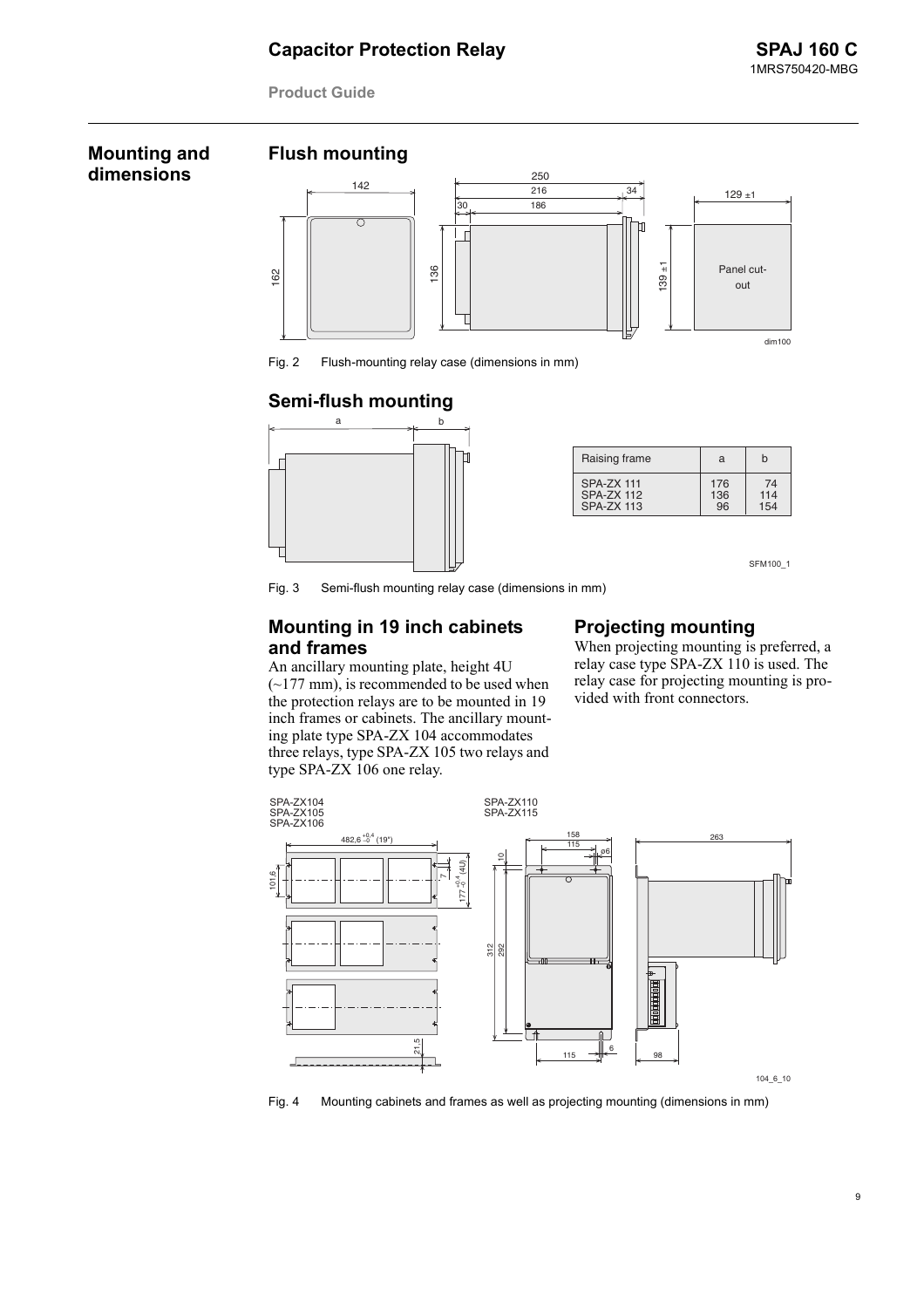**Product Guide**

# **Ordering When ordering, please specify:**

| Ordering information             | Ordering example           |
|----------------------------------|----------------------------|
| 1. Type designation and quantity | SPAJ 160 C, 5 pieces       |
| 2. Order number                  | RS 611 051-AA              |
| 3. Rated values                  | $I_n = 5$ A, $f_n = 50$ Hz |
| 4. Auxiliary voltage             | $U_{\text{aux}}$ =110 V dc |
| 5. Accessories                   | $\overline{\phantom{a}}$   |
| 6. Special requirements          |                            |

#### **Order numbers**

| Capacitor protection relay SPAJ 160 C without test<br>adapter                                                                                         | RS 611 051-AA, CA, DA, FA                                    |
|-------------------------------------------------------------------------------------------------------------------------------------------------------|--------------------------------------------------------------|
| Capacitor protection relay SPAJ 160 C including test   RS 611 251-AA, CA, DA, FA<br>adapter RTXP 18                                                   |                                                              |
| The last two letters of the order number indicate the<br>rated frequency $f_n$ and the auxiliary voltage $U_{\text{aux}}$ of<br>the relay as follows: | AA equals $f_n = 50$ Hz and $U_{\text{aux}} = 80265$ V ac/dc |
|                                                                                                                                                       | CA equals $f_n = 50$ Hz and $U_{\text{aux}} = 1880$ V dc     |
|                                                                                                                                                       | DA equals $f_n = 60$ Hz and $U_{\text{aux}} = 80265$ V ac/dc |
|                                                                                                                                                       | FA equals $f_n = 60$ Hz and $U_{\text{aux}} = 1880$ V dc     |

### **References Additional information**

| Manual "Capacitor bank overload and unbalance | 1MRS 750064-MUM EN |
|-----------------------------------------------|--------------------|
| protection relay SPAJ 160 C"                  |                    |